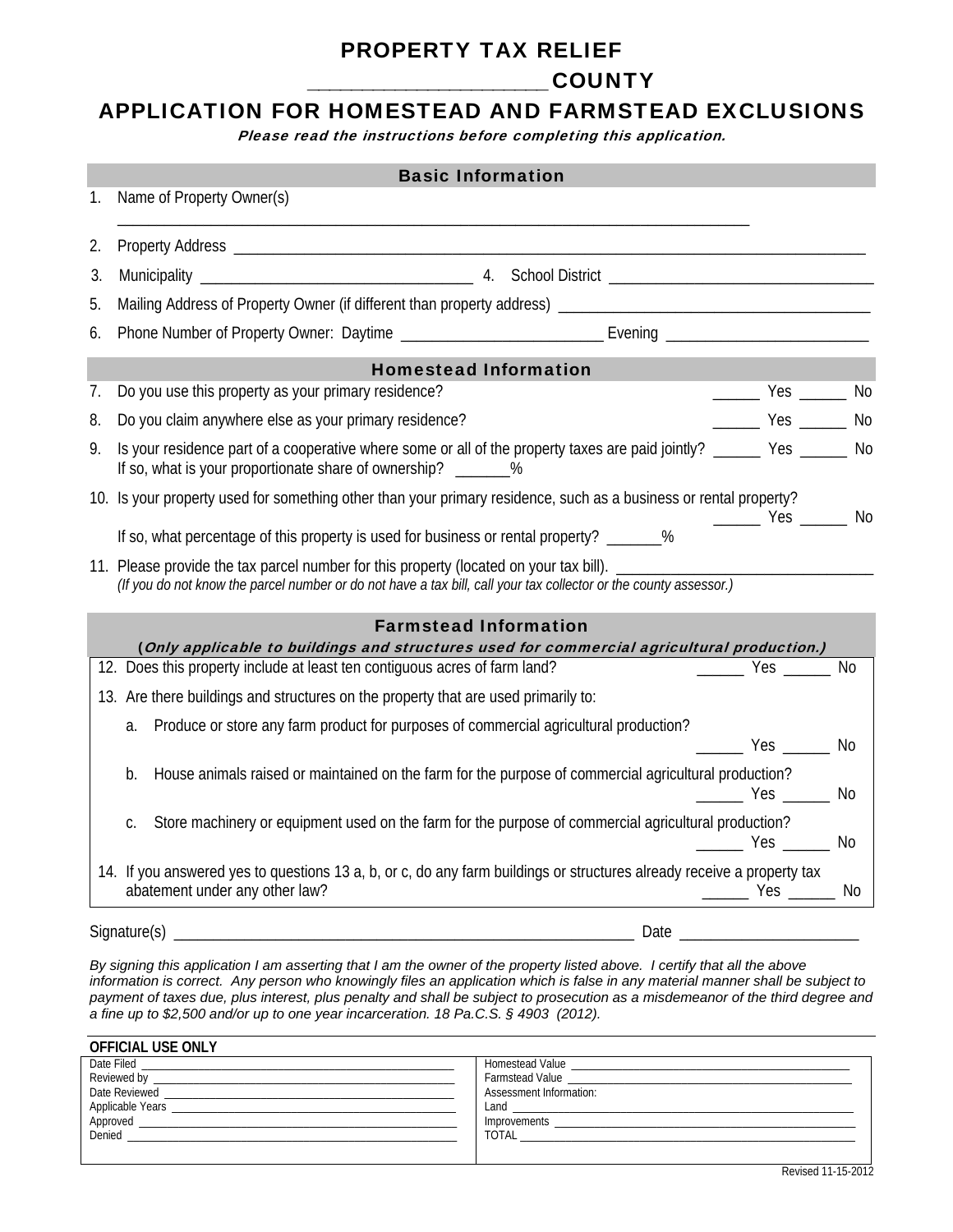# **Instructions Property Tax Relief Application for Homestead & Farmstead Exclusions**

The Taxpayer Relief Act, Act 1 of Special Session 1 of 2006, was signed into law by Governor Rendell on June 27, 2006. The Taxpayer Relief Act provides two separate mechanisms to reduce your property tax bill. First, each school district, except the Pittsburgh, Scranton and Philadelphia School Districts, is required to conduct a voter referendum in 2007 to determine whether to impose an additional local income tax to be used to reduce property taxes. Second, the Taxpayer Relief Act also provides for property tax reduction allocations to be distributed by the Commonwealth to each school district. Either type of property tax reduction will be through a "homestead or farmstead exclusion."

Under a homestead or farmstead property tax exclusion, the assessed value of each homestead or farmstead is reduced by the amount of the exclusion before the property tax is computed. You are not guaranteed a homestead or farmstead exclusion unless and until an additional income tax for purposes of granting a homestead or farmstead exclusion is approved by voter referendum or sufficient funds have been collected to permit property tax reduction allocations to be made by the Commonwealth. Initial property tax reductions funded by allocations from the Commonwealth took effect July 1, 2008.

To receive school property tax relief for tax years beginning July 1, 2012 or January 1, 2013, this form must be filed by the preceding March 1. Your school district is required to notify you by December 31 of each year if your property is not approved for the homestead or farmstead exclusion or if your approval is due to expire.

#### BASIC INFORMATION

- 1. Fill in your name and the name of other owners, such as a co-owner of the property. The application must be signed by an owner for whom the property is his or her primary residence. If the property has more than one owner, signatures of additional owners are not required.
- 2. Fill in the address of the property for which you are seeking an exclusion.
- 3. Fill in your municipality. If you are not sure what your municipality is, contact your local tax collector or county assessment office (  $\qquad$  -  $\qquad$  ).
- 4. Fill in your school district. If you are not sure what your school district is, contact your local tax collector or county assessment office (\_\_\_-\_\_\_-\_\_\_\_).
- 5. If your mailing address differs from the address of the property for which you are seeking a homestead exclusion, fill in your mailing address.
- 6. List phone numbers where you can be reached during the day, and the evening, if you are unavailable during the day.

#### HOMESTEAD INFORMATION

- 7. Only a primary residence of an owner of the property may receive the homestead exclusion. This is where you intend to reside permanently until you move to another home. You may be asked to provide proof that this property is your primary residence, such as your driver's license, your voter registration card, your personal income tax form or your local earned income tax form.
- 8. Do you have another residence which you claim as your primary residence? For instance, do you claim another state as your primary residence, or another county in Pennsylvania? The homestead exclusion can only be claimed once, for a place of primary residence. You may not claim this property as your primary residence if you claim another property as a primary residence or if you receive a homestead tax abatement or other homestead benefit from any other county or state.
- 9. If you live in a unit of a cooperative and you pay all or a portion of your real property taxes jointly through a management agent or association, rather than paying your taxes separately from other units, check yes. If you answered yes, please indicate your proportionate share of ownership. You may be asked to provide a contact to confirm this information.